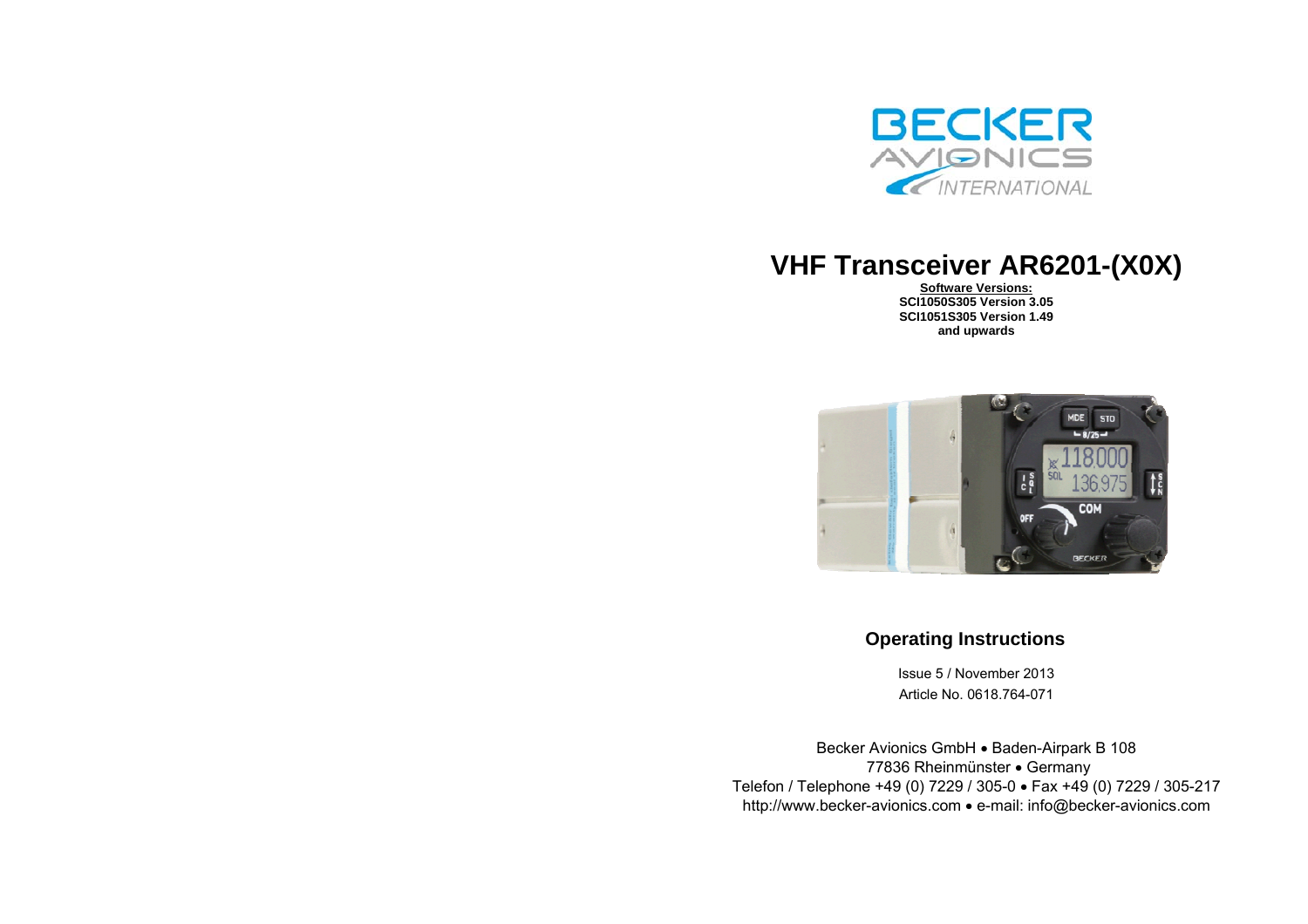

### **Table of Contents**

Page

| 1.      |                                                               |  |
|---------|---------------------------------------------------------------|--|
| 2.      |                                                               |  |
| 3.      |                                                               |  |
| 4.      |                                                               |  |
| 4.1     |                                                               |  |
| 4 1 1   |                                                               |  |
| 42      |                                                               |  |
| 4.3     |                                                               |  |
| 4.3.1   |                                                               |  |
| 432     |                                                               |  |
| 44      |                                                               |  |
| 441     |                                                               |  |
| 4.4.2   |                                                               |  |
| 4.4.3   |                                                               |  |
| 444     |                                                               |  |
| 4.5     |                                                               |  |
| 4.6     |                                                               |  |
| 4.7     |                                                               |  |
| 4.8     |                                                               |  |
| 4.8.1   | Modification of User Channels Database and Labels Database 20 |  |
| 4.8.2   |                                                               |  |
| 4.9     |                                                               |  |
| 4.10    |                                                               |  |
| 4 1 1   |                                                               |  |
| 4 1 2   |                                                               |  |
| 4 1 2 1 |                                                               |  |
| 4.12.2  |                                                               |  |
| 4.13    |                                                               |  |
|         |                                                               |  |

© Copyright by Becker Avionics GmbH, 77836 Rheinmünster / Germany<br>All rights reserved. Subject to technical changes.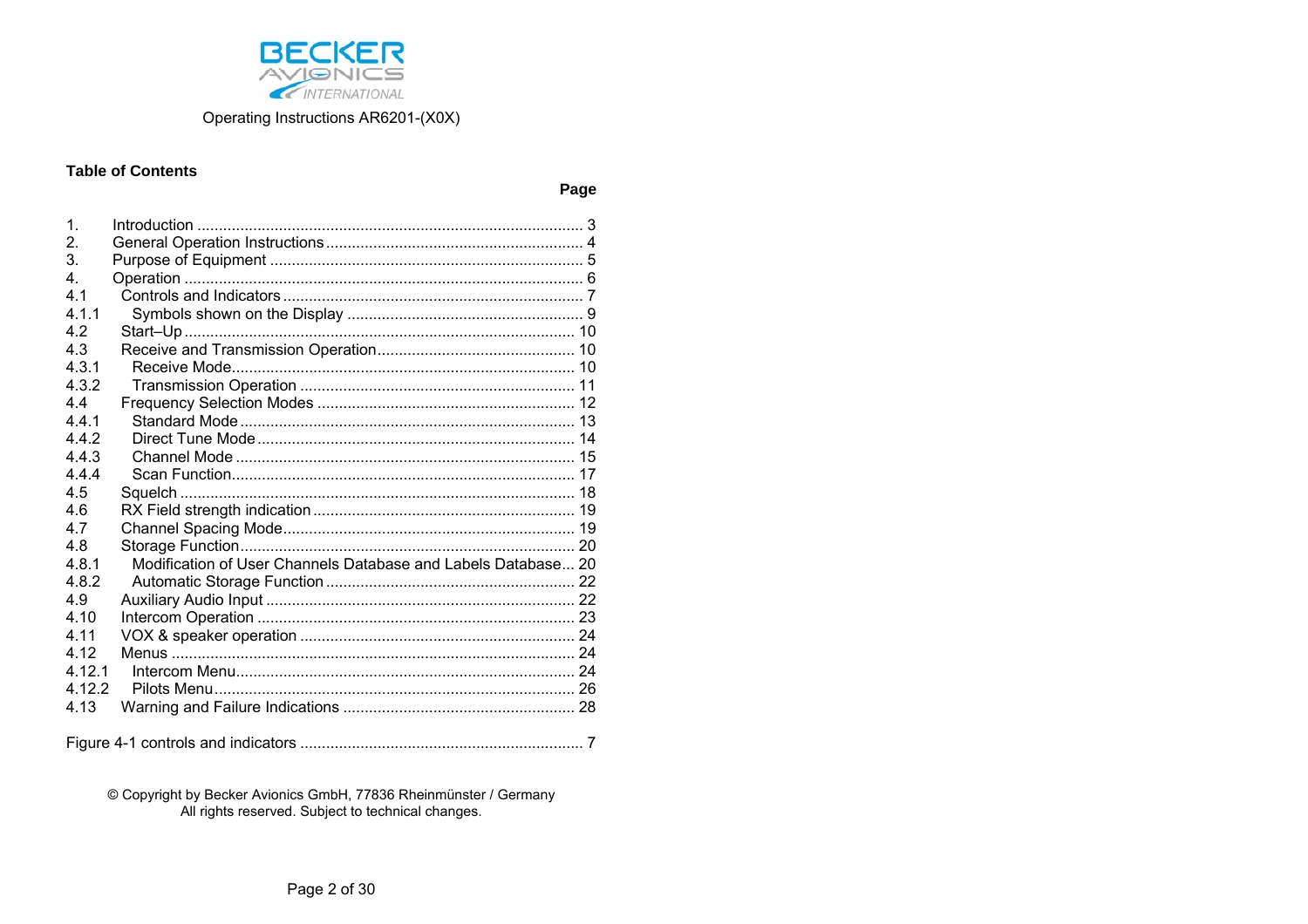



Operating Instructions AR6201-(X0X)

### **1. Introduction**

Before use of the VHF Transceiver it is recommended to study this instruction manual carefully because it contains safety as well as operating instructions.

Include this Operation Instruction to the documentation carried on board the aircraft.

In case of additional questions concerning the AR6201 contact any local BECKER DEALER or forward your request direct to BECKER "Product Support Department".

The terms WARNING, CAUTION and NOTE should be understood as follows:

| <b>WARNING</b> | Failing to comply with the referenced<br>instruction may lead to injuries or fatal<br>accidents.         |
|----------------|----------------------------------------------------------------------------------------------------------|
| <b>CAUTION</b> | Failing to comply with the referenced<br>instruction may lead to malfunction or<br>damage on the AR6201. |
| <b>NOTE</b>    | Referenced instruction or information to<br>which particular attention should be paid.                   |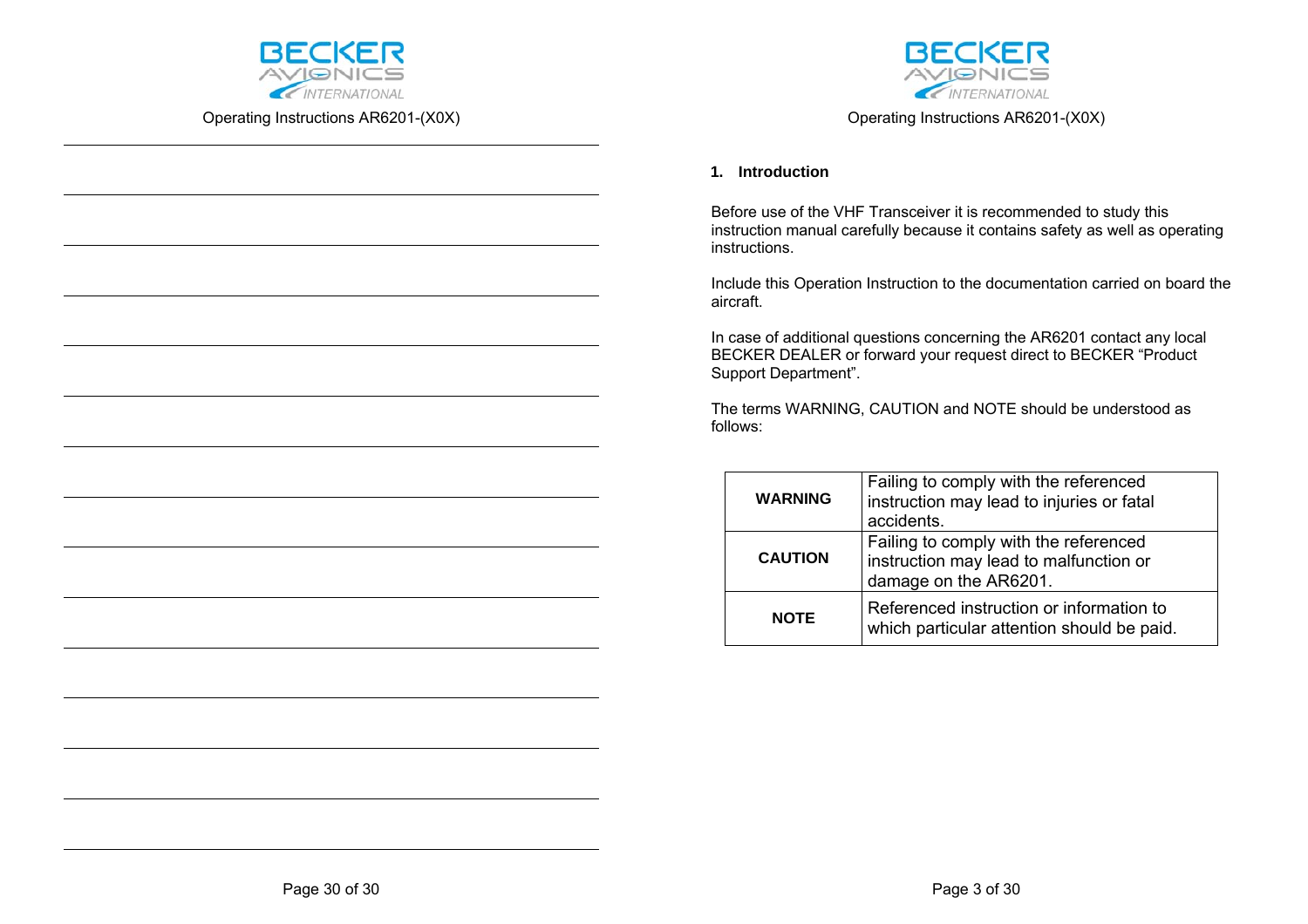

### **2. General Operation Instructions**

The following instructions are recommended to be followed for safe and normal operation of VHF transceiver:

A voice communication test shall be performed before take-off and it should be noted that, if the communication test is carried out close to the ground station, the results may be positive even if the antenna cable is broken or short-circuited. In such a case, at a distance of 5 to 10 km and above, communication might not be possible.

Speak always loud, clear and not too fast for optimal voice communication. Keep the microphone always close to the lips otherwise a special suppressing circuit in the AR6201 will not be capable to suppress normal cabin noise with the foreseen strength for keeping the voice signal in the foreground.

Only microphones or headsets which are suitable for use in an aircraft shall be used. In aircraft made of wood or synthetic materials or in gliders or helicopters, incoming radiation can affect the integrated amplifier of the microphone (feedback), noticeable in the ground station by whistling and/or heavy distortion. The described disturbances can occur in different ways and on different transmission frequencies.



Operating Instructions AR6201-(X0X)

| <b>Display Contents</b>                                         | <b>Description</b>                                                                                                                                                                                                                                                                                                                   |
|-----------------------------------------------------------------|--------------------------------------------------------------------------------------------------------------------------------------------------------------------------------------------------------------------------------------------------------------------------------------------------------------------------------------|
| $\times$ 118.005<br><b>FAILURE</b><br>Reappear every 5 seconds. | The transceiver has detected an internal<br>failure during normal operation.<br>Depending on failure reason, the device may<br>still operates with a degraded performance<br>or not operate at all.<br>Possible reasons for indication:<br>- Out of specified environmental conditions<br>- HW or SW failure inside the transceiver. |
|                                                                 | Contact maintenance shop for assistance.                                                                                                                                                                                                                                                                                             |
| <b>FAILURE</b><br><b>PRESS ANY KEY</b>                          | The transceiver has detected an internal<br>failure during start up.<br>Depending on failure reason, the device may<br>still operates with degraded performance or<br>not operate at all.                                                                                                                                            |
|                                                                 | Possible reasons for indication:                                                                                                                                                                                                                                                                                                     |
|                                                                 | - Out of specified environmental conditions<br>- HW or SW failure inside the transceiver.                                                                                                                                                                                                                                            |
|                                                                 | Contact maintenance shop for assistance.                                                                                                                                                                                                                                                                                             |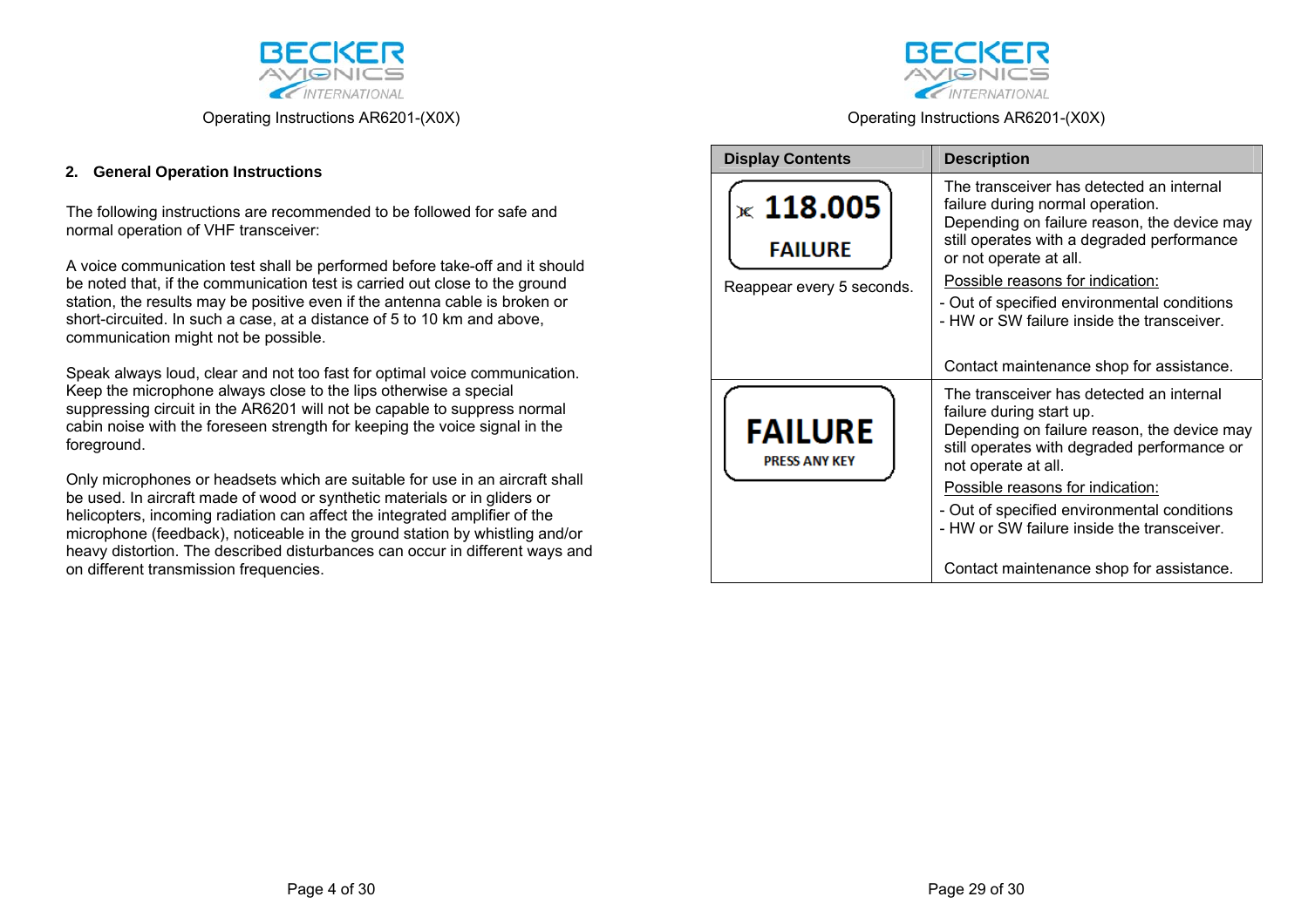

## **4.13 Warning and Failure Indications**

| <b>Display Contents</b>                       | <b>Description</b>                                                                                                                                                                                              |
|-----------------------------------------------|-----------------------------------------------------------------------------------------------------------------------------------------------------------------------------------------------------------------|
| $\times$ 118.005                              | "LOW BATT" appears after the supply<br>voltage of the transceiver dropped below the<br>threshold defined in the Installation Setup.                                                                             |
| <b>LOW BATT</b><br>Reappear every 5 seconds.  | Transceiver still operates. Depending on the<br>aircrafts supply voltage the transceiver may<br>have a reduced performance. Below 10 volts<br>the speaker output is switched "OFF"!                             |
|                                               | Possible reasons for indication:<br>- Problems with battery capacity (gliders),<br>- Power interrupts,<br>- General problem of power supply,<br>- Wrong (too high) adjusted threshold in<br>Installation Setup. |
| 118.005                                       | "STUCK PTT" indication appears after 120<br>seconds of continues transmitting. The<br>transceiver return to Receive Mode even if<br>the /PTT line is still active (GND).                                        |
| <b>STUCK PTT</b><br>Reappear every 5 seconds. | For initiating a new transmission, the /PTT<br>line needs first to become inactive (open).                                                                                                                      |
|                                               | Possible reasons for indication:<br>- Transmitting more than 120 seconds.<br>- PTT-key stuck.<br>- /PTT line permanently grounded (short                                                                        |
|                                               | circuit in installation).<br>"TX HOT" indicates the internal device                                                                                                                                             |
| $\times$ 118.005                              | temperature exceeds + 90°C.                                                                                                                                                                                     |
| ТХ НОТ                                        | The AR6201-(X0X) still operates, but the<br>transmitter has reduced RF output power.                                                                                                                            |
| Reappear every 5 seconds.                     | Possible reasons for "TX HOT" indication:<br>- Too hot environmental temperature,<br>excessive long transmissions times in                                                                                      |
|                                               | insufficient airflow conditions.                                                                                                                                                                                |



Operating Instructions AR6201-(X0X)

### **WARNING**

For power supply voltages below 10 V the speaker output of the transceiver is automatically switched off, without dedicated notification of the user!

For power supply voltages below 10 V pilots have to use the headphone output. Depending on settings of installation setup "LOW BATT" may be indicated if supply voltage drops below predefined threshold.

If this threshold is adjusted in range of 10.2 ... 10.5 VDC this "LOW BATT" warning may be used to take steps against the coming loss of communication.

### **CAUTION**

Avionics equipment, e.g. the VHS transceiver, should not be switched ON during engine(s) being started or shut-down.

*Reason*: Excessive pulses on the DC bus of the aircraft during start-up and shut-down phase may cause damage on electrical circuit of any installed instrument.

### **3. Purpose of Equipment**

The VHF transceiver enables voice communication in the very high frequency band between 118.000 MHz to 136.9916 MHz (radio communication part of air-band) with a selectable channel spacing of 25 kHz or 8.33 kHz.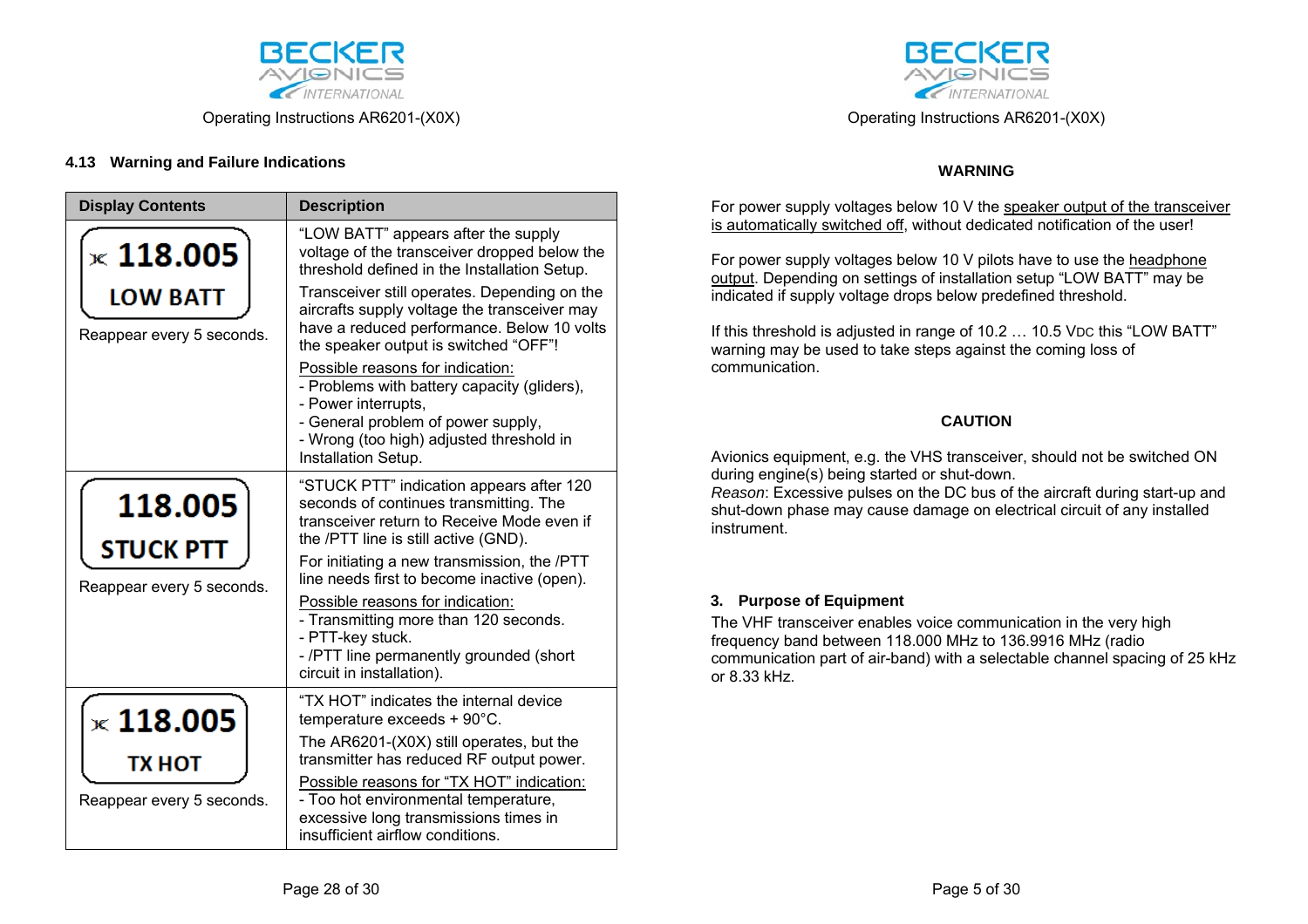

### **4. Operation**

- **NOTE 1: In this section the figures for illustrating display content mainly show a transceiver working in 8.33 + 25 kHz mixed mode. Dedicated pictures for 25 kHz mode are not explicitly shown as the display content is very similar (They differ only in the number of digits for the displayed frequency).**
- **NOTE 2: The following graphics of the VHF COM display content show the 8.33 kHz channel spacing for all possible operation modes.**



Operating Instructions AR6201-(X0X)

The panel brightness for display illumination and pushbuttons can be changed from 0 to 100 by turning the "ROTARY ENCODER". Adjustment 0 means illumination is turns "OFF" completely and 100 means the illumination is at maximum.

### **Note: This page is not available if in Installation Setup the dimming input is set to 14 V or 28 V. Dimming control by the aircrafts dimming circuit is at this selection performed.**

Another press on the "MDE" key change to SQUELCH and by means of the "ROTARY ENCODER", the setting can be changed. The Active Frequency stays indicated in the top line of the display and on the bottom line "SQUELCH" label appears together with a bar graph and a figure showing the current value.



The squelch threshold can be changed from 6 to 26 by means of the "ROTARY ENCODER".

Adjustment 6 makes very week and noisy signals audible. Squelch opens at about -105 dBm.

Adjustment 26 makes only quite strong signals with low noise content audible. Squelch opens at about -87 dBm.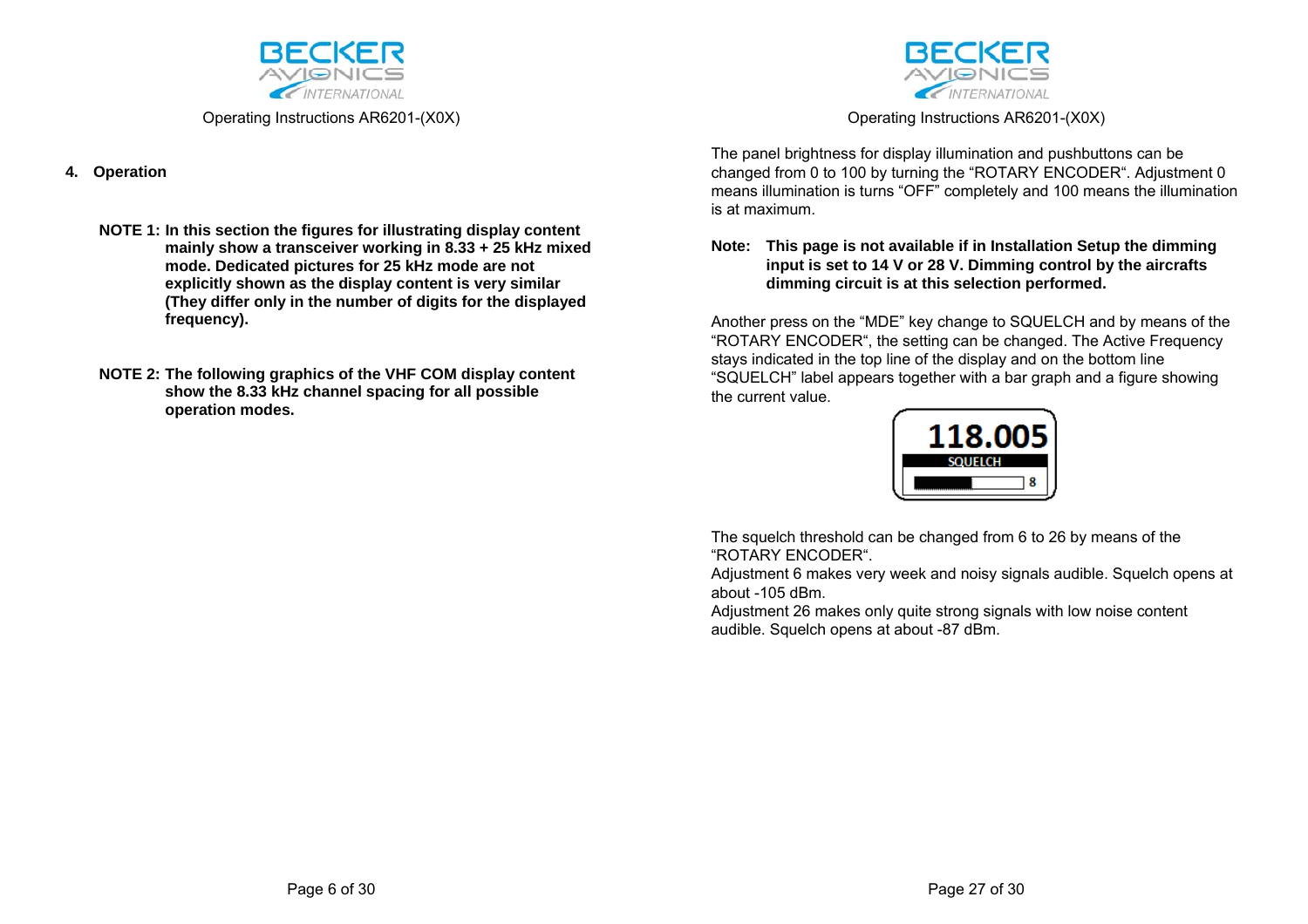

### **Note: In installation with the second controller, AR6201-(X0X) adjusts VOX threshold for Microphone 1 only, RCU6201 adjusts VOX threshold for Microphone 2 only.**

An adjustment of the VOX threshold level is not possible if VOX forced to be "OFF" (due to Enabled speaker in current Audio Configuration).

By changing the VOX threshold level to above +10, VOX can be switched "OFF". In this case, "OFF" replaces the numerical value indication (see figure below):



If VOX switched "OFF", activation of intercom operation by the external intercom switch (/IC discrete input) is possible at any time.

# **4.12.2 Pilots Menu**

Make a two seconds press on the "MDE" key to enter the Pilots Menu. The Pilots Menu can be left by a two seconds press again on the "MDE" key, or left automatically after a few seconds, or after a short push on the "ROTARY ENCODER" when SQUELCH setting page is visible. The Pilots Menu consists of two pages:

- BRIGHTNESS (first page)
- SQUELCH (second page)

Toggling between the pages is provided by a short press on the "MDE" key, or by a short press on the "ROTARY ENCODER".

# **BRIGHTNESS**

The Active Frequency stays indicated in the top line of the display. Underneath the Active Frequency, the "BRIGHTNESS" label appears in combination with a bar graph including a figure for the selected value.





Operating Instructions AR6201-(X0X)

### **4.1 Controls and Indicators**



**Figure 4-1 controls and indicators**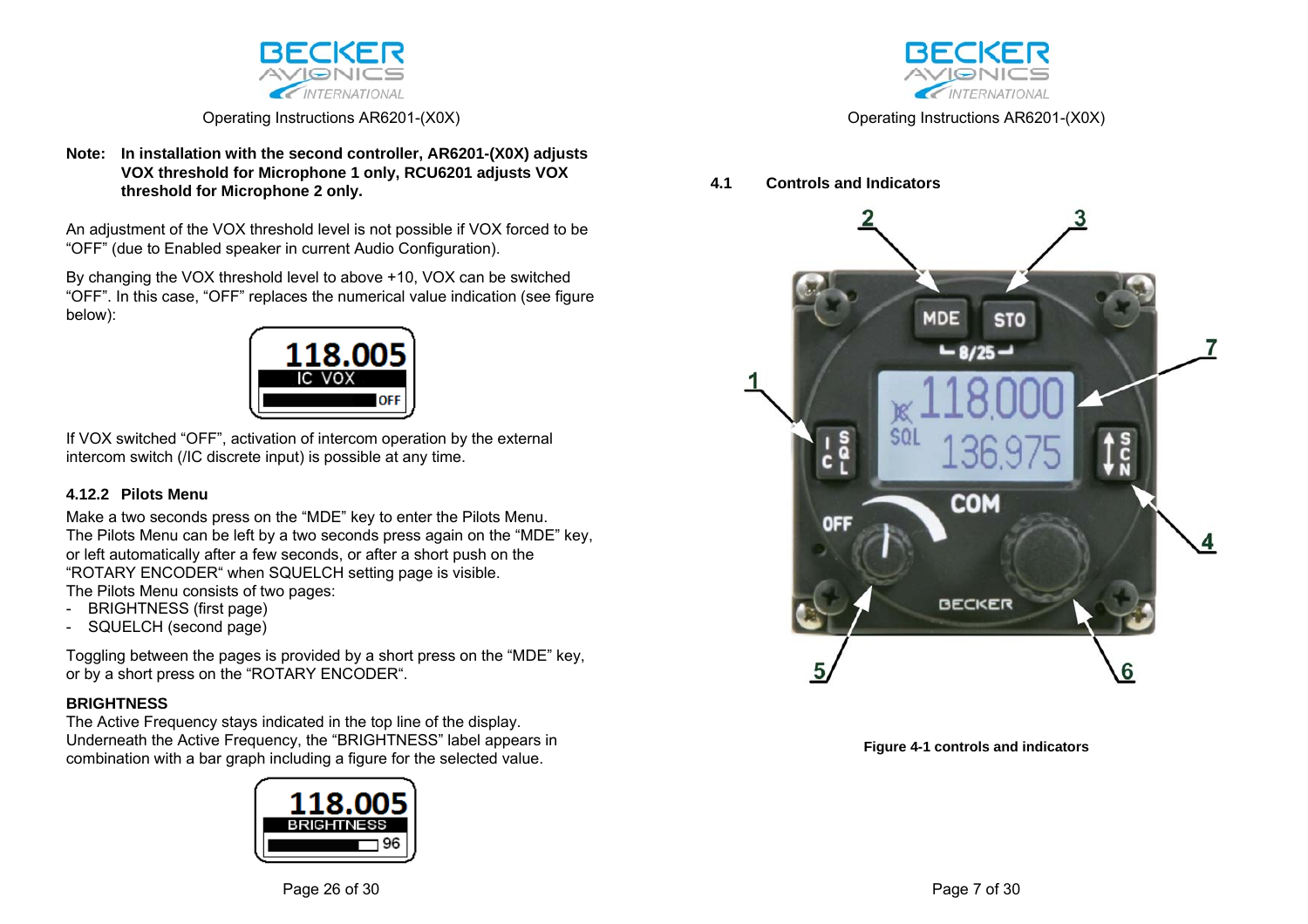

### **Controls**

|                | <b>Symbol</b> | <b>Description</b>                  | <b>Main Function</b>                                                                                                                                                                                    |
|----------------|---------------|-------------------------------------|---------------------------------------------------------------------------------------------------------------------------------------------------------------------------------------------------------|
| 1              |               | IC/SQL<br>(Intercom/Squelch)        | "Short press" during normal operation<br>toggles the RX -SQL ON/OFF.<br>"Long press" during normal operation<br>activates Intercom Menu.                                                                |
| $\overline{2}$ | <b>MDE</b>    | <b>MDE</b><br>(Mode)                | "Short press" during normal operation<br>changes the frequency selection mode.<br>"Long press" during normal operation<br>activates the pilots menu.                                                    |
| 3              | <b>STO</b>    | <b>STO</b><br>(Store)               | "Short press" during normal operation<br>activates storage procedure.                                                                                                                                   |
|                | $8/25 -$      | Change of<br><b>Channel Spacing</b> | Keeping the MOD and STO button<br>pressed simultaneously for more than 2<br>seconds changes from 8.33 kHz to 25<br>kHz channel spacing and vice versa.                                                  |
| 4              |               | 1/SCN<br>(Exchange/SCAN)            | "Short press" during standard mode or<br>scan mode toggles between preset<br>active frequency.<br>"Long press" activates scan mode.                                                                     |
| 5              |               | <b>Volume Knob</b>                  | Turning the transceiver ON/OFF and<br>adjusts volume level of received signal.                                                                                                                          |
| 6              |               | "ROTARY<br><b>ENCODER</b> "         | Turning "ROTARY ENCODER"<br>changes the settings of several<br>parameters (frequency, IC-volume,<br>$VOX$ ).<br>Pushing the "ROTARY ENCODER"<br>toggles between the digits and acts as<br>an enter key. |
| 7              |               | Display                             |                                                                                                                                                                                                         |



Operating Instructions AR6201-(X0X)



By means of the "ROTARY ENCODER" the intercom volume can be changed from 0 to 46, 0 means minimum intercom volume, 46 means maximum intercom volume. Intercom volume setting affects the Intercom audio signal and side tone signal routed to the headphone.

**Note: In installation with the second controller, adjustment of Intercom Volume by means of the RT6201 has no effects. IC VOLUME can be regulated only by means of AR6201-(X0X).** 

A short press on the "IC/SQL" key activates the Intercom VOX page.

- Intercom VOX Menu

The Active Frequency stays indicated in the top line of the display. On the next two lines the label "IC VOX" and a bar graph with numerical value are indicated.



By means of the "ROTARY ENCODER", Intercom VOX threshold can be set. Setting -30 means VOX is most sensitive and even a very low microphone signal already triggers the VOX threshold for Intercom operation, +10 means that VOX is less sensitive and only high microphone signals trigger the VOX threshold for Intercom operation.

**Note: At a setting for VOX threshold of -15 a convenient behaviour of the VOX should be achieved in most aircrafts. This requires that mike sensitivity had been correct adjusted. If the mike sensitivity is incorrect adjusted, VOX may work not satisfying.**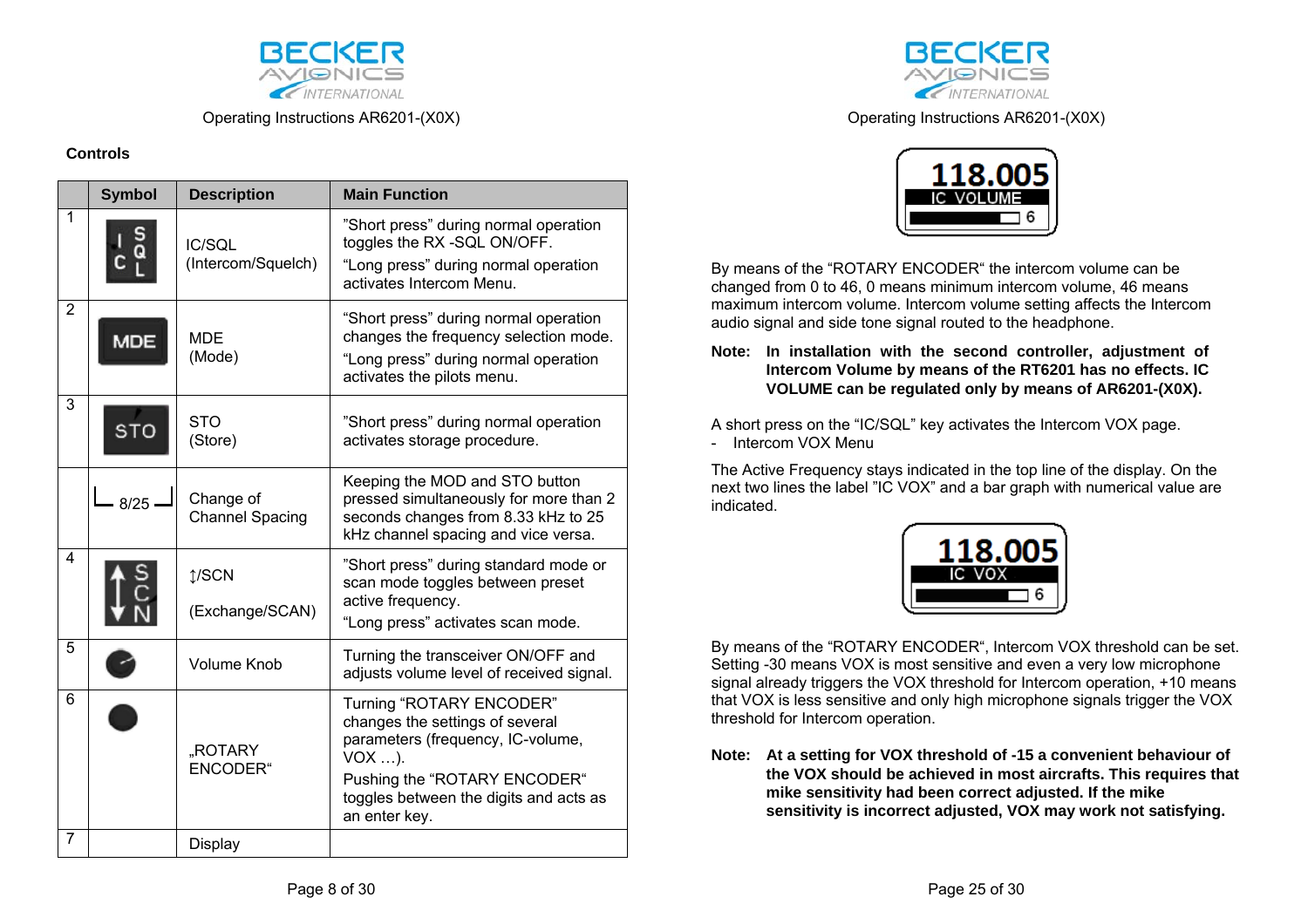

Activation of Intercom operation provided by an external intercom switch independent of VOX or speaker status (enabled/disabled). The external intercom switch has priority. During intercom operation the Speaker output is disabled

### **4.11 VOX & speaker operation**

The AR6201-(X0X) disables VOX if enabling speaker in active Audio Configuration.

With active speaker, enabled in Audio Configuration, VOX is always "OFF" and intercom via VOX is not possible. This prevent from oscillation of VOX due to acoustical feedback.

Speaker output is switched "OFF" even if speaker is enabled in current Audio Configuration in one of the following cases:

- Transceiver is in Transmission Mode,
- Intercom is activated by external intercom switch (/IC input),
- Power supply is below 10 Volt.

### **4.12 Menus**

During normal operation in one of the Frequency Selection Modes the following menus can be activated:

- Intercom Menu for adjustment of intercom volume and VOX threshold,
- Pilots Menu for adjustment of panel brightness and squelch threshold.

### **4.12.1 Intercom Menu**

A long press on "IC/SQL" key activates the Intercom Menu. Another long press on MDE key terminates Intercom Menu, or leaves the menu automatically after 5 s timeout.

The Intercom Menu consists of two pages:

- Intercom Volume (first page),
- Intercom VOX (second page).

A short press on "IC/SQL" key provides toggling between the pages.

- Intercom Volume Menu

The Active Frequency stays indicated in the top line of the display, while "IC VOLUME" label appears in the bottom lines. Below the label "IC VOLUME" a bar graph with numerical value is displayed.



Operating Instructions AR6201-(X0X)

When the user presses and holds down a key for at least 2 seconds, the AR6201-(X0X) detects a "Long press" otherwise a "Short press" is assumed.

The whole content of the AR6201-(X0X) display is inverted for a short time, if any action is done by the user, e.g. pressing a key, and the operation is not allowed at this time.

Beside the main functions, described in the table on previous page, the controls have additional functions. Description for these functions will follow in the chapters below.

### **4.1.1 Symbols shown on the Display**

| <b>Symbol</b>   | <b>Meaning</b>                                                                                                                                                        |
|-----------------|-----------------------------------------------------------------------------------------------------------------------------------------------------------------------|
| IC              | Intercom operation is active (triggered by VOX or external IC<br>key).                                                                                                |
|                 | Intercom operation via VOX is disabled.                                                                                                                               |
| Д               | Speaker enabled in Installation Setup and not muted.                                                                                                                  |
|                 | During Transmission and Intercom, the Speaker automatically<br>is muted.                                                                                              |
| ТX              | The transceiver is in Transmission Mode                                                                                                                               |
| SQL             | The squelch function is active. Receiver noise only<br>suppressed.                                                                                                    |
| <b>SCAN</b>     | Transceiver operates in Scan Function.                                                                                                                                |
|                 | In "Scan" function, an arrow is visible. The arrow points to the<br>active or standby frequency from which the audio is deriving<br>(see chapters $4.5.4$ and $4.7$ ) |
| <b>STO</b>      | The transceiver performs a storage operation                                                                                                                          |
| <b>LOW BATT</b> |                                                                                                                                                                       |
| 128.225         | Inverted figures or letters on display ready to edit                                                                                                                  |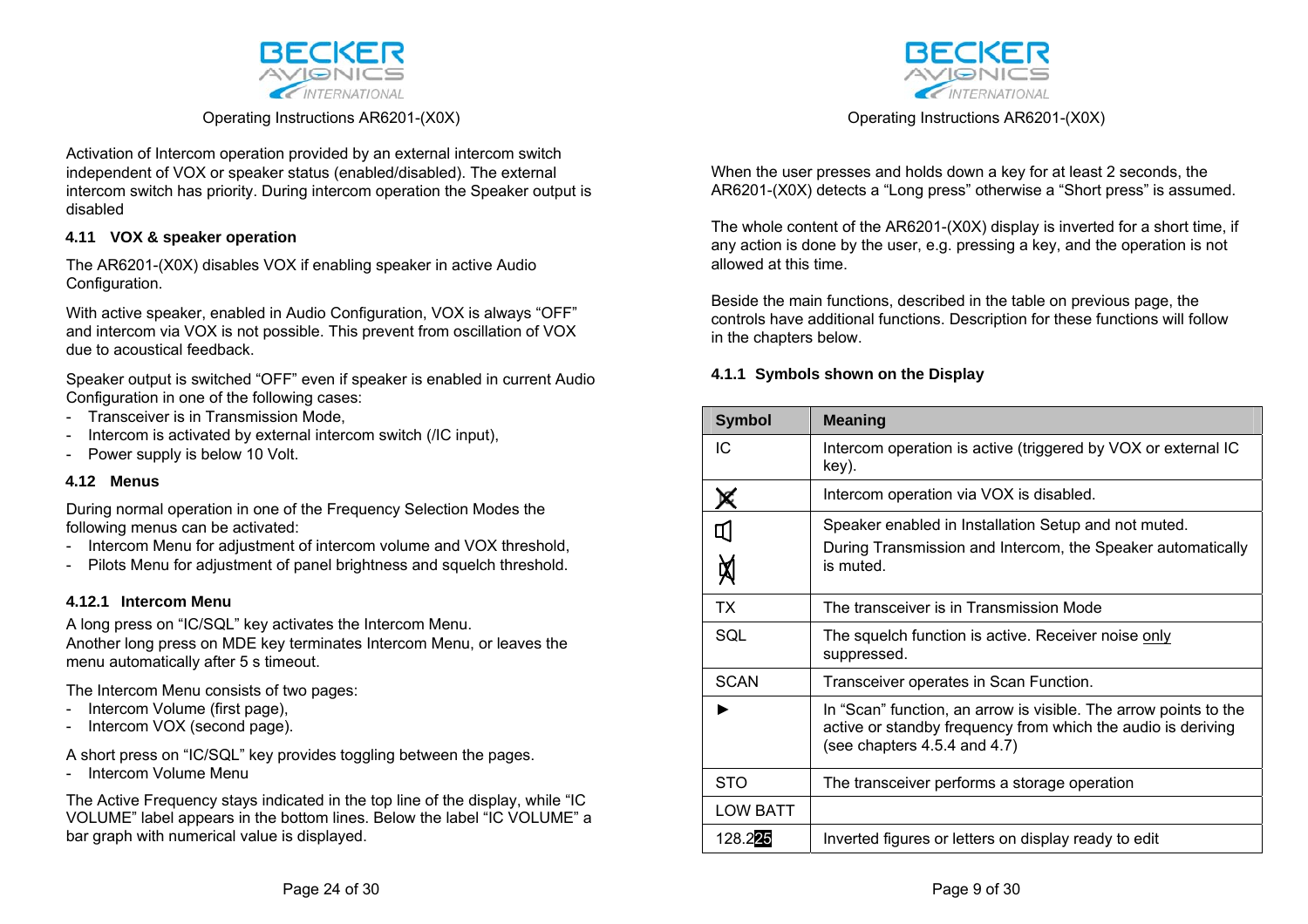

# **4.2 Start–Up**

- **CAUTION: Do not turn "ON" the VHF transceiver when engines are being started or shut down.**
- **Note: Excessive pulses on the DC bus of the aircraft may cause damage on electrical circuits of any installed instrument.**
- a. Turn "ON" the VHF transceiver by turning the volume knob clockwise.
- b. During PBIT (Power-On Built In Test) the display indicates the message "WAIT", the software version of "Control Head" (CH) and the software version of "Chassis Module" (CM) are indicated.

# **WAIT** CH-SW V X.XX CM-SW V X.XX

- c. If the PBIT has detected an error, the display indicates "FAILURE" (for details see chapter 4.13)
- d. If no error has been detected the transceiver starts in the Frequency Selection Mode last time used before switching "OFF" the unit.

# **4.3 Receive and Transmission Operation**

The VHF transmitter provides operation in two modes:

- Receive Mode
- **Transmission Mode**

# **4.3.1 Receive Mode**

If /PTT input is inactive and PTT key is not pressed, the transceiver stays in Receive Mode.



Operating Instructions AR6201-(X0X)

Automatic aux attenuation functionality is coupled with the auxiliary audio input. The level of the auxiliary input signal attenuates if intercom is activated by VOX or by /IC discrete input. The auxiliary input signal reverts to its previous value after intercom deactivation. The attenuation value can be adjusted within the range from 0 to 40dB.

The auxiliary audio input signal is, if enabled and not muted, mixed with the received signal from antenna and the intercom signal (if squelch triggered and intercom activated).

### **4.10 Intercom Operation**

The transceiver has an internal built in intercom. With activated intercom the signals from the microphones are mixed and amplified to become audible on headphone output. This enables internal communication via headsets between both pilots.

Intercom operation in Receive Mode is also possible:

- Automatically via VOX (threshold adjustable in the Intercom Menu),
- Externally via intercom switch (pin P1-7).

If intercom operation is activated the "IC" sign is displayed.



Intercom operation is not possible in Transmission Mode.

Intercom activation via VOX is not possible if:

- Speaker is enabled,
- VOX is disabled by the user (refer Intercom Menu, chapter 4.12.1).

In both cases, the display shows the  $\mathbf{\mathbf{X}}$  sign to indicate that activation via VOX is not possible.

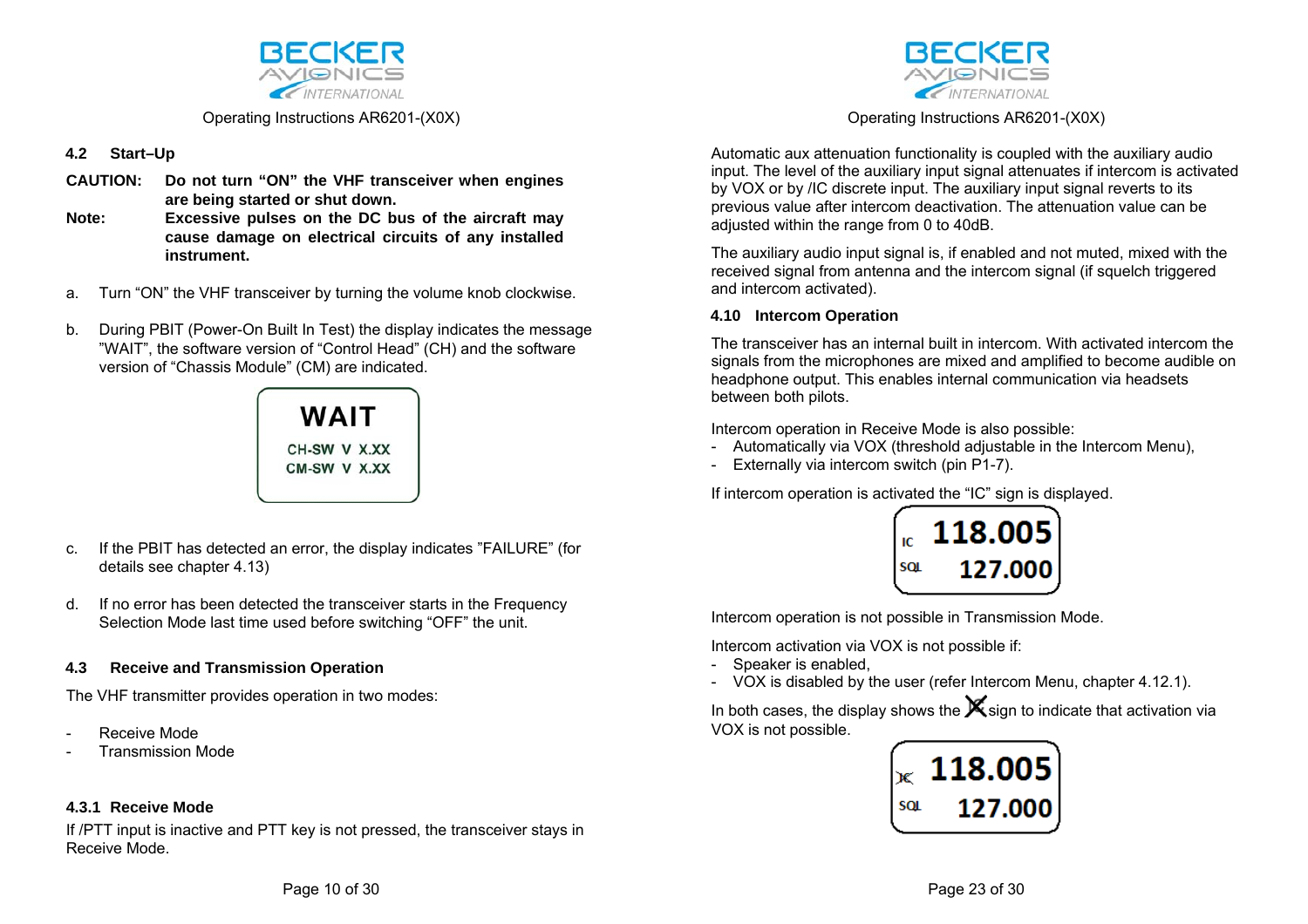

After storing labels, the transceiver returns back to the previous Frequency Selection Mode (Standard Mode / Direct Tune Mode / Scan Function). If no action occurs in label editing mode, the transceiver returns after 7 seconds to the previous Frequency Selection Mode without storing the frequency and label information.

Recalling labels associated to the stored frequencies is possible in Channel Mode (see chapter 4.4.3).

## **4.8.2 Automatic Storage Function**

Transceiver automatically updates Last Channels Database only if STORE LAST CHANNEL option selected in MEMORY OPTIONS page in the Installation Setup. The Transceiver provides possibility to store 9 recently selected VHF frequencies.

The Last Channels Database of the transceiver updates automatically only when operated in Standard Mode, Direct Tune Mode or Scan Function. When a new Active Frequency stay selected for at least 10 seconds, the VHF frequencies stored in LAST1, LAST2 … LAST8 shift to LAST2, LAST3

… LAST9 and the current Active Frequency is stored as LAST1. In Channel Mode the automatically stored frequencies "LAST" can be recalled (see chapter 4.4.3).

### **4.9 Auxiliary Audio Input**

The transceiver has an auxiliary audio input. In the Installation Setup, enabling or disabling the auxiliary audio is provided.

Is the input enabled, the audio signal applied to this input is transferred to the audio output(s) while the transceiver is in Receive Mode.

Is the input disabled, the adjacent input signal will be ignored.

AUX AUTO MUTE function depends on the AUX INPUT is selected on CONFIGURATION page in the Installation Setup. AUX AUTO MUTE function will mute the audio signal from the auxiliary audio input automatically, as long as the AR6201-(X0X) detects (based on squelch evaluation) a RX from the signal or user deactivates the squelch manually.

If this function is disabled the signal from the auxiliary audio input is permanently audible on the audio output, independently of the received signal or the squelch status.



Operating Instructions AR6201-(X0X)

In Receive Mode the headphone output, if enabled, can provide a mixed signal consisting of:

- received signal from antenna,
- intercom signal from intercom circuit (if intercom is active),
- signal from auxiliary input (if enabled).

In Receive Mode the speaker output, if enabled, can provide a mixed signal consisting of:

- received signal from antenna on operating frequency,
- signal from auxiliary input (if enabled).

The signal from the auxiliary input can be automatically muted under specific conditions.

Refer to chapter 4.9 for details.

### **4.3.2 Transmission Operation**

If /PTT input is active (PTT key is pressed) the transceiver switches into Transmission Mode. Microphone(s) signals can modulate the transmitter.

The "TX" symbol in the left upper corner of the display indicates the AR6201- (X0X) is in Transmission Mode.

| TX 118.005 |
|------------|
| 127.000    |
|            |

In Transmission Mode, the most user actions (changing Frequency Selection Mode, Channel Spacing Mode etc.), normally allowed in Receive Mode, are blocked. As an exception, in Standard Mode the "Preset" Frequency may still be changeable, even during transmission.

No intercom operation is possible in Transmission Mode.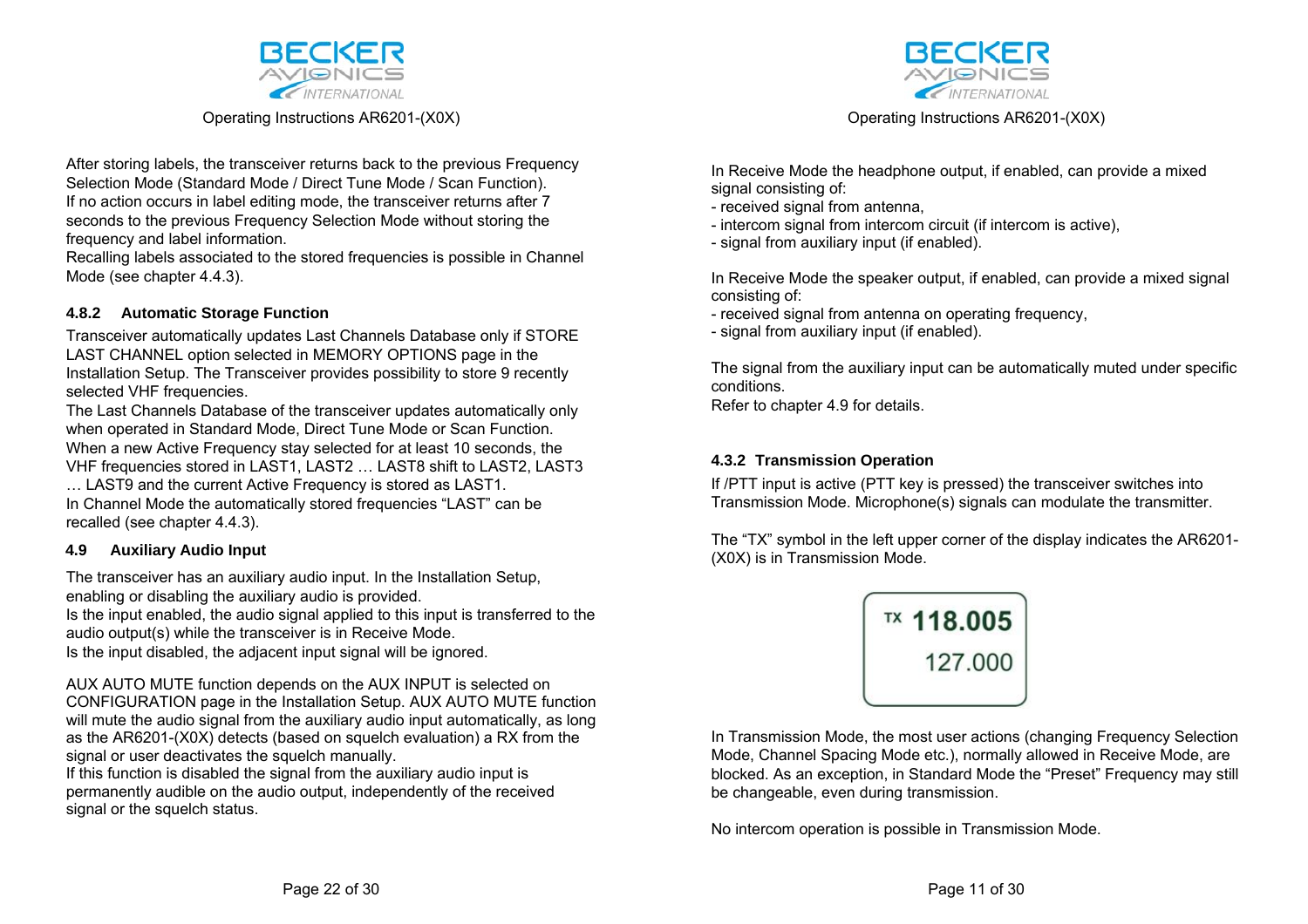

The side tone (demodulated audio of the transmitted signal) is available on the headphone output. The Transmit Mode automatically deactivates the Speaker.

**Note: Transmission Mode is automatically terminated (return to Receive Mode) after 120 seconds of continuous transmitting even if PTT is still pressed. In this case "STUCK PTT" is indicated (refer chapter 4.13). For initiation of a new transmission, /PTT line needs first to become inactive.** 

#### **4.4 Frequency Selection Modes**

The following Frequency Selection Modes can be available on AR6201-(X0X):

- **Standard Mode** (only this mode provides the **Scan Function**)
- **Direct Tune Mode**
- **Channel Mode**

The three modes (Standard Mode, Direct Tune Mode and Channel Mode) provide different user pages on the display for convenient selection of the operating frequency.

A consecutive short press on "MDE" key provide toggling between the three pages, which appear in the flowing order: **Standard Mode** *and* **Direct Tune Mode** *and* **Channel Mode** *and back to* **Standard Mode**…etc.

The Scan Function is a sub-mode of the Standard Mode, providing monitoring of two frequencies (Active Frequency and Preset Frequency) at the same time.

A 2 seconds press on " $\sqrt{2}$ /SCN" key activates/deactivates the Scan Function.

Out of the three pages from the Frequency Selection Modes any page can be enabled or disabled in the Installation Setup but at least one page must remain selected.



Operating Instructions AR6201-(X0X)

selected by means of the "ROTARY ENCODER". The label "FREE" appear in front of "CHXX" if the selected channel number is vacant, but if the selected channel number contains an already stored frequency "USED" appears.



<sup>&</sup>quot;FREE" and "USED" channel indication.

By entering the storage procedure, the transceiver proposes the first free channel for storing the Active Frequency. Beside the proposed channel, also every other channel within the range 1 to 99 is selectable by turning the rotary knob. For every selected channel, "USED" or "FREE" appears respectively.

Pushing on the "STO" key once again assigns the Active Frequency to the selected channel number, regardless of the channel is "FREE" or "USED". Afterwards the transceiver automatically activates storing of alphanumeric label assigned to the Active Frequency.

If the frequency has no label attached, ten underscore signs become visible, otherwise directly indicating the current label.

Cursor appears on the first position (see figures below).



By turning the "ROTARY ENCODER characters can be selected ". Selection works in both directions (example: from "blank  $\rightarrow$  A  $\rightarrow$  B  $\rightarrow$  C" by turning clockwise and from "C  $\rightarrow$  B  $\rightarrow$  A  $\rightarrow$  blank" by turning counter clockwise). Each push on the "ROTARY ENCODER" shifts the cursor to the next position.

A short push on "STO" key stores the label and a long press on "STO" key clears currently edited label.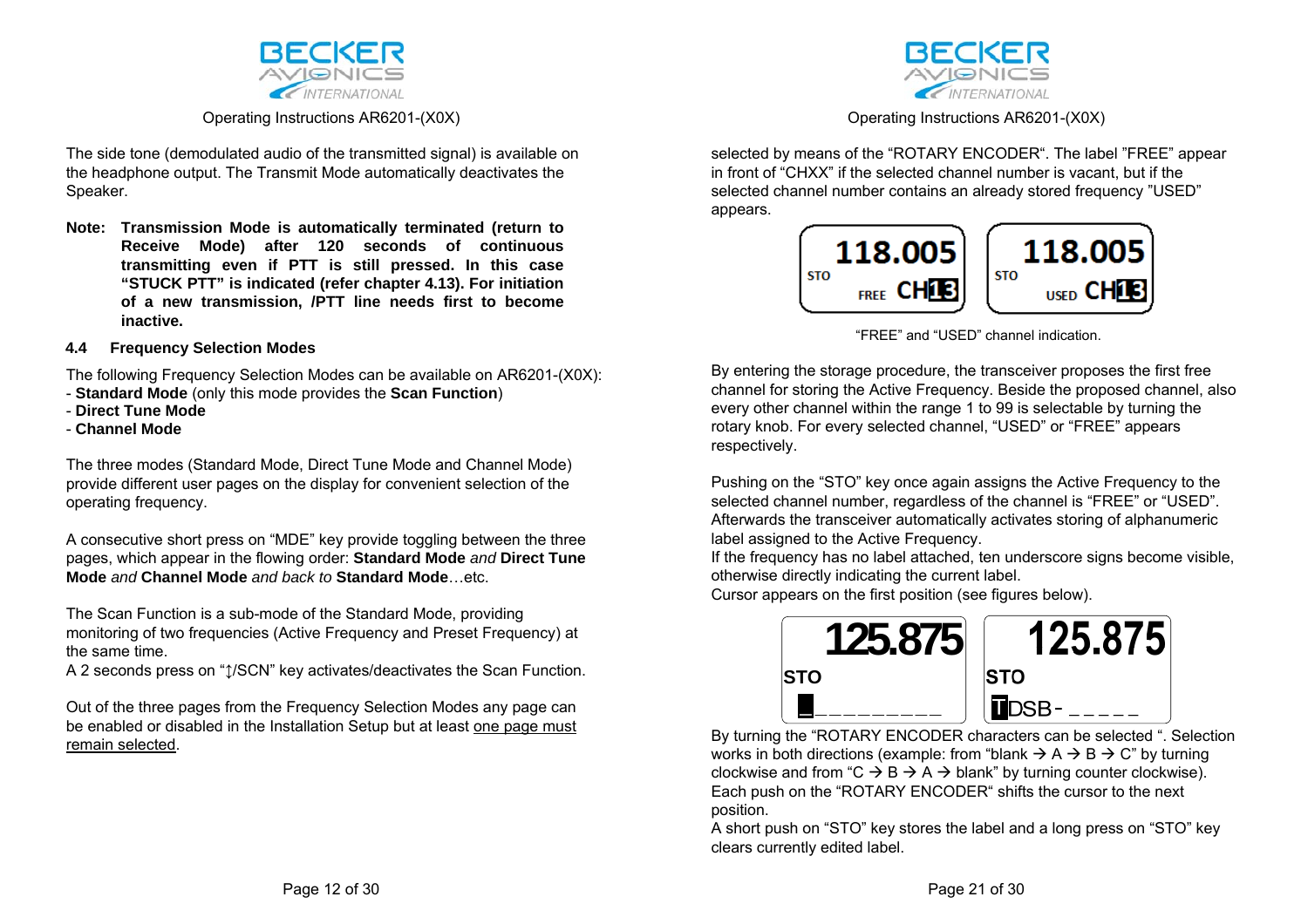

In the "8.33 and 25 kHz Mixed Mode" the displayed frequency consist of 6 digits. The transceiver tunes to all possible frequencies within the aviation VHF frequency band. The channel spacing and operating frequency is derived automatically from the selected and displayed frequency.

### **4.8 Storage Function**

The VHF transceiver provides three databases:

- 1. User Channels Database
- 2. Last Channels Database
- 3. Labels Database

The **"User Channels Database**" provides 99 channels identified as CH01 to CH99 and to each channel, the user can assign any frequency within the VHF-COM range from 118.000 MHz to 136.9916 MHz by simply pressing the "STO" button. All 99 channels are editable, when selected, after the "STO" button is pressed.

The "User Channels Database" can be edited manually or uploaded/edited by using a PC-application connected to an interface port on connector J1 of the AR6201.

The transceiver automatically stores nine last used frequencies into the "Last Channels Database", identified and easy to recall as LAST1 to LAST9. The **"Labels Database"** allows attaching a text label to each of the 99 stored VHF frequencies. To a particular VHF frequency, only one label is assignable and the label length is limited to 10 characters. The "**Labels Database"** can be edited or uploaded/edited by using a PC-application connected to an interface port on connector J1 of the AR6201.

# **4.8.1 Modification of User Channels Database and Labels Database**

The User Channels Database and Labels Database can be modified (new entry added or existing entry edited) only, if CHANNEL STORE option is selected in the MEMORY OPTIONS page in Installation Setup.

Pushing on "STO" key activates Database modification in Standard Mode, Direct Tune Mode, or Channel Mode.

During this procedure, the display looks similar to the Channel Mode with the difference "STO" appear on the left side of the display. In the display top line the Active Frequency appears and the bottom line shows the already assigned or next vacant channel number. The channel number can be



Operating Instructions AR6201-(X0X)

### **4.4.1 Standard Mode**

Push on "MDE" key until the Standard Mode page appears. In Standard Mode page, the display indicates the Active Frequency in the top line and Preset Frequency in the bottom line.



Direct editing of the Active Frequency is not available like in the Direct Tune Mode. On this page, only editing of the Preset Frequency is possible. By the first push on the "ROTARY ENCODER", the MHz digits are inverted and turning the "ROTARY ENCODER" clock- or counter clockwise change the frequency. Two further pushes on the "ROTARY ENCODER", the first inverts the 100 kHz and the second selects the 25 / 8.33 kHz digits, enable for



modification of the frequency.

A short press of the " $\uparrow$ /SCN" key exchanges the Active and Preset Frequency. While the transceiver is in Transmission Mode, the Exchange between the frequencies is disabled.

Pressing the "STO" key activates storing of the Active Frequency into the next vacant memory place in the User Channels Database. (see chapter 4.8.1 for more details)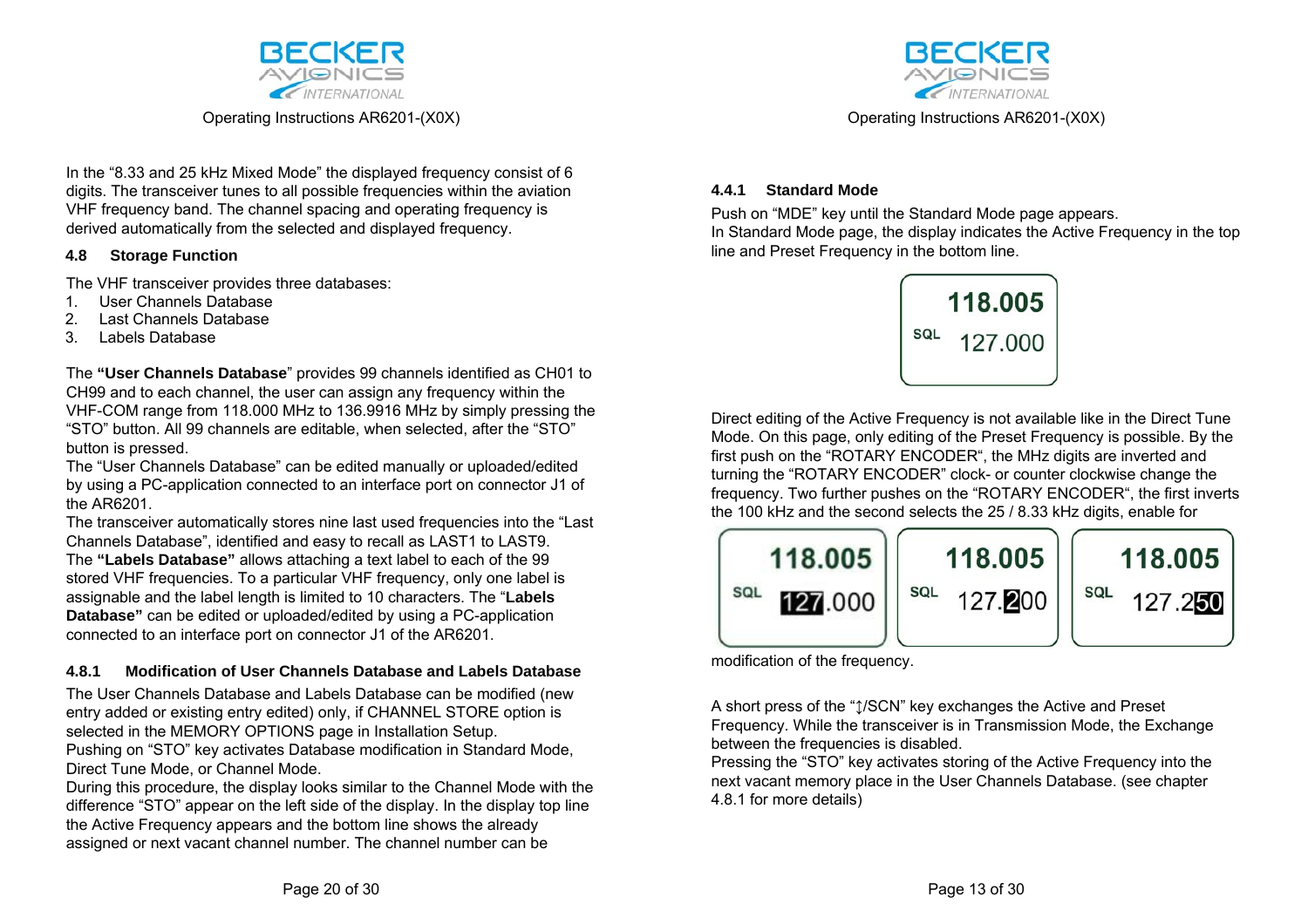

# **4.4.2 Direct Tune Mode**

Push on "MDE" key until the Direct Tune Mode page appears. If BATTERY VOLTAGE is deselected in the Installation Setup, this mode is *not* accessible! Only "Standard" or "Channel" mode are accessible.



The Active Frequency, indicated in the top line, in Direct Tune Mode is editable by means of the "ROTARY ENCODER" as described in chapter 4.5.1. The battery voltage, indicated in the bottom line shows the current value of the supply voltage.

Direct editing of the Active Frequency is available in the Direct Tune Mode. By the first push on the "ROTARY ENCODER", the MHz digits are inverted and turning the "ROTARY ENCODER" clock- or counter clockwise change the frequency. Two further pushes on the "ROTARY ENCODER", the first inverts the 100 kHz and the second selects the 25 / 8.33 kHz digits. The changes become active immediately.



Changing the Active Frequency is possible only when the transceiver is not transmitting.

Pressing STO key activates storing of Active Frequency in User Channels Database (see chapter 4.8.1)



Operating Instructions AR6201-(X0X)

# **4.6 RX Field strength indication**

The RX field strength, represented inside the triangle "►" appearing in front of the currently receiving frequency, fills the triangle not, half or fully, depending on the strength of the signal. The field strength symbol is available in all three Frequency Selection Modes.

- **poor signal**, signal just passing squelch level (triangle empty)
- **good signal**, signal include a minor level of noise (triangle half filled)
- **strong signal, very clear signal (triangle filled completely)**



# **4.7 Channel Spacing Mode**

The transceiver provide two frequency channel spacing operation modes, selectable by means of pressing "STO" and "MDE" keys simultaneously for at least 2 seconds.



8.33 kHz channel spacing (left) / 25 kHz channel spacing (right)

Toggling of frequency channel spacing Mode is only available for AR6201- (0XX) variants. The AR6201-(1XX) variants cannot be toggled. The AR6201- (1XX) variants are operating in 25 kHz Mode only.

In 25 kHz Mode 5 frequency digits are shown. Only operating frequencies with a channel spacing of 25 kHz are selectable. If 8.33 kHz channels are not in use this mode provides the advantage of faster tuning since skipping all 8.33 kHz frequencies.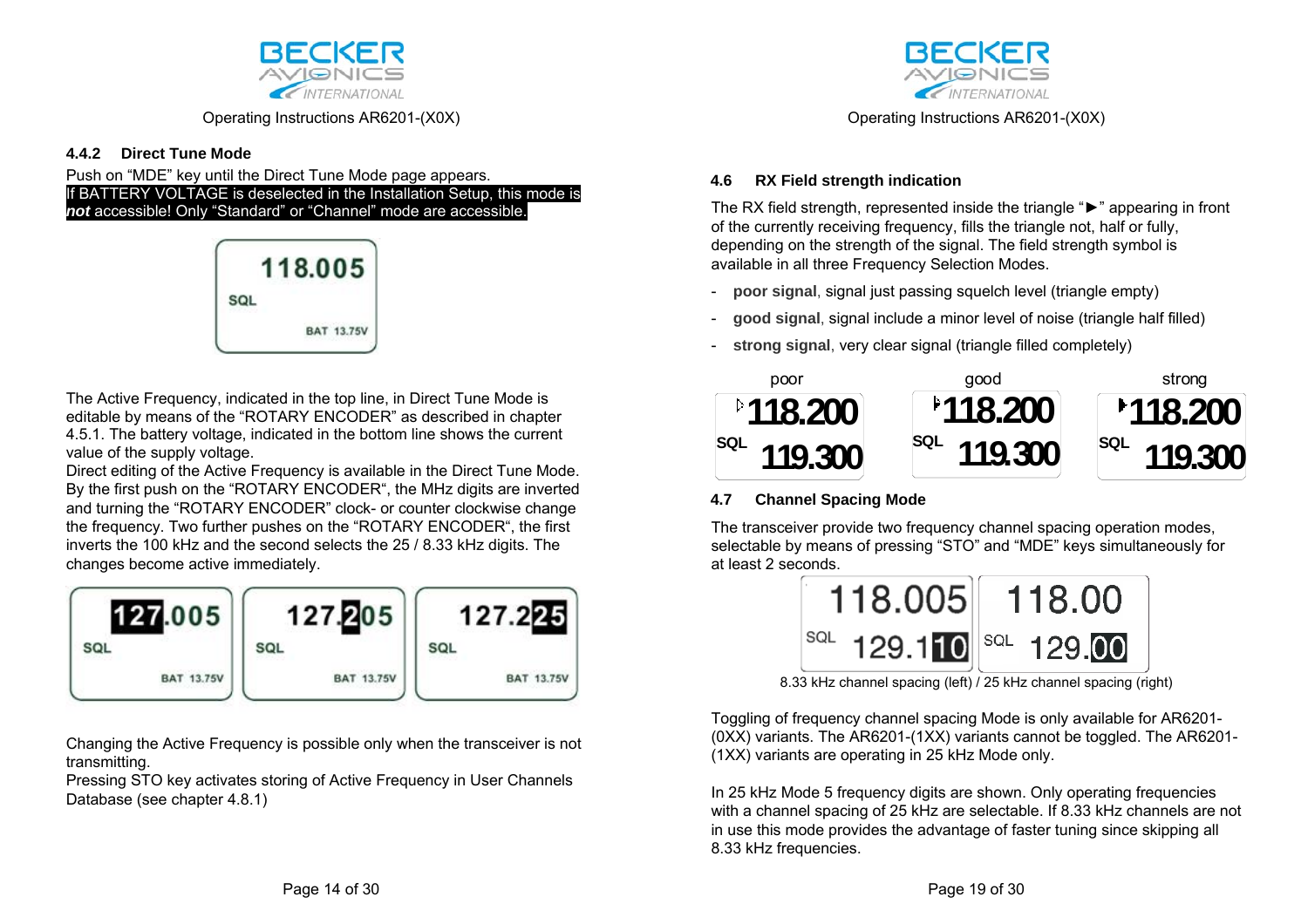

If Preset Frequency detects an RX signal while on the Active Frequency no signal is present, the transceiver automatically switches over to the Preset Frequency. The arrow sign now appear in front of the Preset Frequency and the signal is audible. A sample display shows the picture below.



Reception on Preset Frequency in Scan mode

Disabling Squelch in Scan Function provides audio of the Active Frequency to the audio output all the time, regardless of the presence of RF signal on Active Frequency or Preset Frequency).

A short push on " $\sqrt{1}/\text{SCN}$ " key exchange, without leaving the Scan Function, the Preset- with Active Frequency. While the transceiver is in Transmission Mode this function is disabled.

A short push on the "ROTARY ENCODER" activates editing the Preset Frequency (for details refer to 4.5.1 Standard Mode).

### **Note: Transmission always executes on the Active Frequency, even if the monitored frequency is currently audible.**

# **4.5 Squelch**

Independent of the selected operation menu, squelch can be toggled between "ON" and "OFF" by a short push on "SQL/IC" key.



If the squelch function is active ("ON") the Receivers noise is muted. In the Pilots Menu, the Squelch threshold is adjustable to a convenient trigger level.

If the Squelch is "OFF" the arrow sign "►" in front of the Active Frequency stays visible all the time.



Operating Instructions AR6201-(X0X)

# **4.4.3 Channel Mode**

Push on "MDE" key until the Channel Mode page appears. The Channel Mode provides selection of stored VHF frequency by means of channel number (CH01 to CH99 or LAST1 to LAST9). The channel number appears in the bottom line of the display, either CH01 to CH99 or LAST1 to LAST9. The top line shows the corresponding VHF frequency assigned to the specific channel number. The bottom line contains a text label assigned to the displayed VHF frequency. Any label already stored to a VHF frequency will automatically assign to any new channel number when the same frequency is stored.

The Channel Mode shows data from User Channels Database, or Last Channels Database and Labels Database on the display. (For a detailed database description, refer to chapter 4.8.)

The both pictures below show identification of the database in use by means of prefix "CH" or "LAST" in front of the channel number.



Toggling between the three Modes the Active Frequency always stays the same.

After selecting Channel Mode, the channel number is indicated, e.g."CH03", if the frequency has already an assigned channel number in User Channels Database, otherwise the indication will be "CH--".

In order to select a new channel number from **USER** Channels Database make a short press or one clockwise turn on the "ROTARY ENCODER". The Channel Number is now inverted and the desired Channel is selectable turning either clockwise or counter clockwise the "ROTARY ENCODER". Each step the receiver tunes immediately to the displayed VHF frequency. The Mode of channel number selection can be left manually by consecutive short press of the "ROTARY ENCODER", or leaves the Mode automatically after 5 s timeout.